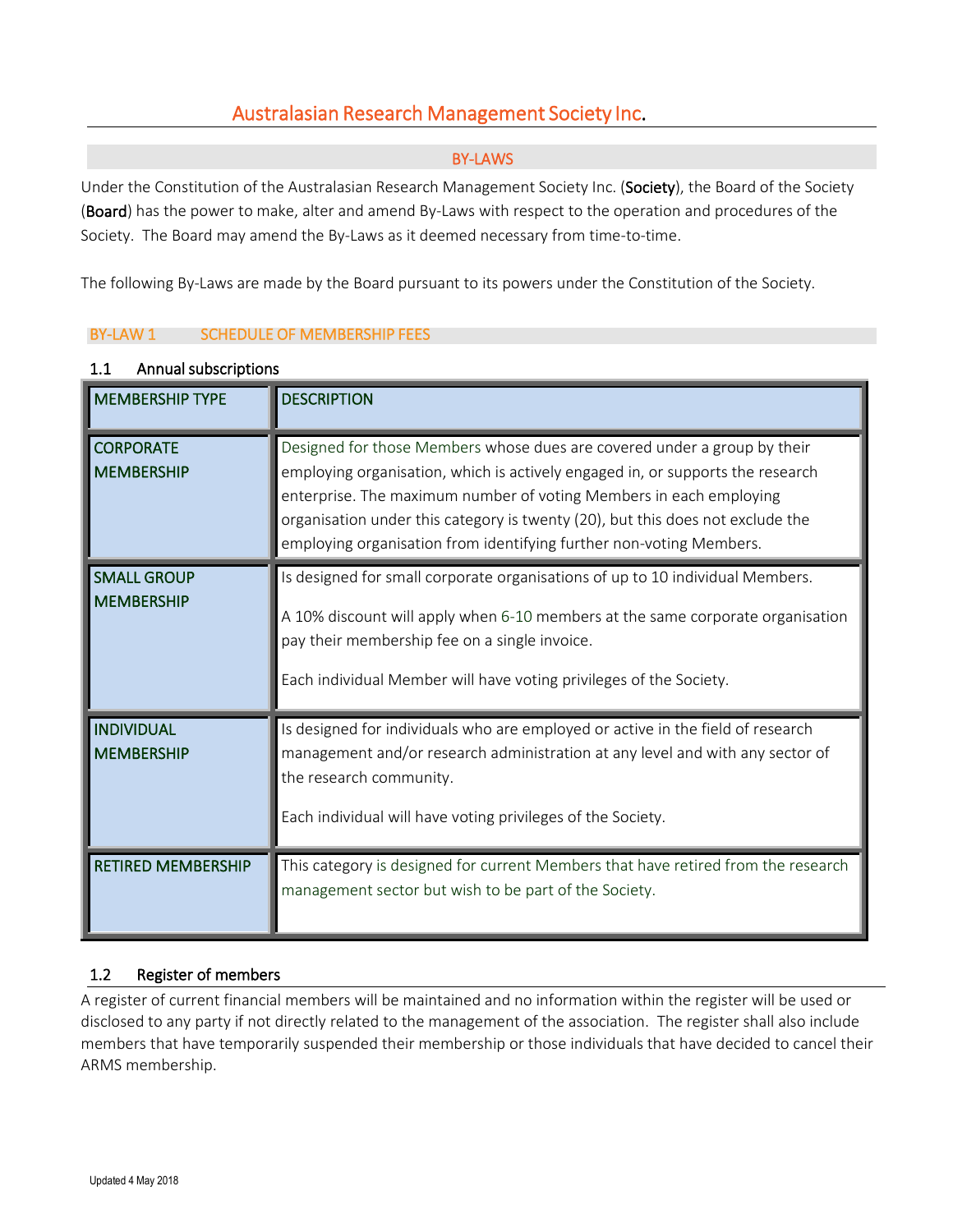## 1.3 Member benefits and privileges

Only financial members of the Society are eligible to receive member benefits.<sup>[1](#page-1-0)</sup>

Only financial members of the Society are eligible to vote in any election processes. In respect to Corporate Membership, only those individuals nominated as representative voting members are eligible to vote, up to a maximum of 20 individual per Corporate Membership.

## BY-LAW 2 BUDGETS AND FINANCIALS

### 2.1 Executive Office

Under the Constitution, the Board may establish an executive office (Executive Office) which, on establishment, shall be the administrative centre of the Society located and administered as directed by the Board. Save as may be otherwise directed by the Constitution or by law, the files, business records and the accounts of the Society shall be maintained at the Executive Office. The Board may authorise an annual budget for the operation of the Executive Office for secretarial, administrative and consumable expenses.

### 2.2 Travel costs

### 2.2.1 General Policy

The Society shall reimburse Members of the Board for their expenses in travel and accommodation to attend Meetings of the Board or other meetings approved by the Board. Where costs of attendance at such meeting are supported by the Member's employing organisation, the Society may, on request of that organisation, reimburse that organisation the costs (expenses) of attending the meeting. Board Members planning to attend the annual ARMS conference will only be reimbursed for any extra accommodation and transfer costs to attend the scheduled Board meeting held prior to the conference.

## 2.2.2 Standing Committee Meetings

Apart from the annual Society conference, the Society shall reimburse Members of Standing Committees reasonable expenses in travel and accommodation to attend one face-to-face meeting approved annually by the Board.

### 2.2.3 International Travel

The Society shall reimburse an expense limit of up to \$3500 per individual for economy class international travel which has been pre- approved by the Board.

### 2.3 Bank Accounts

The Society shall maintain appropriate bank accounts for all membership, sponsorship and other funds of the Society.

### 2.3.1 Chapter Bank Accounts

Any assets of Chapters shall be held in the name and beneficial interest of the Society. Bank accounts can only be established for non-Australian based Chapters (i.e. Singapore and New Zealand and the Pacific Islands) for management of Board-approved income and expenditure.

### 2.4 Budgets

Each Chapter and Standing Committee shall provide the Board with a proposed annual budget. The Treasurer shall present an indicative annual budget to the Board before the end of the prior financial year. Committees may request funding in addition to that which has been approved. Such requests must be in writing, with a justification, prior to the close of submission of papers for the next Board meeting.

### 2.5 Payments

<span id="page-1-0"></span>Updated 4 May 2018 <sup>1</sup> See the ARMS website for a full list of current member benefits: [http://researchmanagement.org.au/content/membership/.](http://researchmanagement.org.au/content/membership/)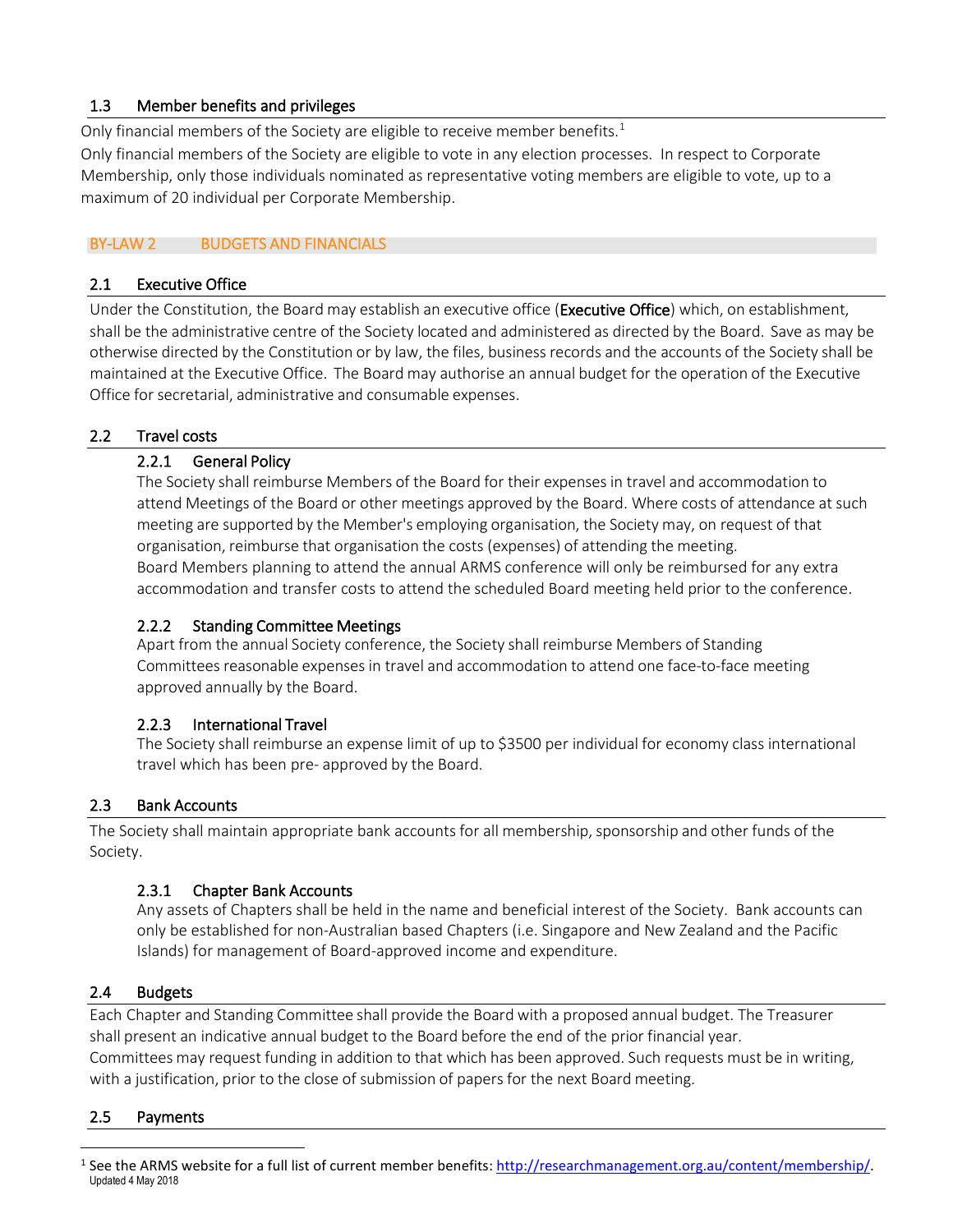All invoices and accounts for payment should be forwarded to the Executive Office who will arrange for the prompt payment of the account.

### 2.6 Financial Year

The financial year for the Society shall be from 1 July to 30 June. The membership year for the Society shall be from 1 July to 30 June.

#### 2.7 Events and activities income

Net income from any events or activities facilitated by the Society, such as the Annual Conference, will be held in the central bank account and will be allocated to the purposes of the Society in accordance with the annual budget.

### 2.8 Membership subscriptions

Member subscriptions will be held in the central bank account and will be allocated for the purposes of the Society's priorities in accordance with the annual budget.

#### 2.9 Expense reimbursement

The Society will reimburse officers and committee Members for reasonable pre-approved out-of-pocket expenses. Members should use the expense reimbursement claim form available on the website.

### BY-LAW 3 ELECTION OF OFFICERS

### 3.1 Returning Officer

The Board shall appoint a Returning Officer who will oversee all elections of Board Members and ballots of the Society.

#### 3.2 Nominations to the ARMS Board and Standing Committees

Nominations shall be received in writing by the Secretary of the Society at least thirty five (35) days prior to the Annual General Meeting. Nominationsshall be signed by at least two (2) voting Members of the Society; one as nominator and one as seconder, in addition to the nominee.

Nominees must be current financial members of the Society at the time of nomination and if approved, throughout the appointment.

Each nomination shall provide a written statement addressing the skills and expertise criteria as outlined in the Terms of Reference of the Board or relevant Standing Committee.

Each nominee will then be assessed against these skills and expertise criteria by a Board appointed ad-hoc nominations committee, typically a sub-committee of the Governance, Finance and Audit Committee. The Board shall have the power to appoint additional expertise to the ad-hoc nominations committee as required. If only one person is considered suitable for the vacant position, this person shall be deemed elected.

If two or more nominations are deemed suitable for the vacant position, then a ballot shall be held. Nominations shall be reported to the membership in writing at least thirty (30) days prior to the start of the Annual General Meeting.

#### 3.3 Ballots

The Returning Officer shall cause ballots to be made available to all Members eligible to vote at least thirty (30) days prior to the start of the Annual General Meeting using the following procedures:

A. The ballot shall list the names of all the nominees, and shall be accompanied by voting instructions.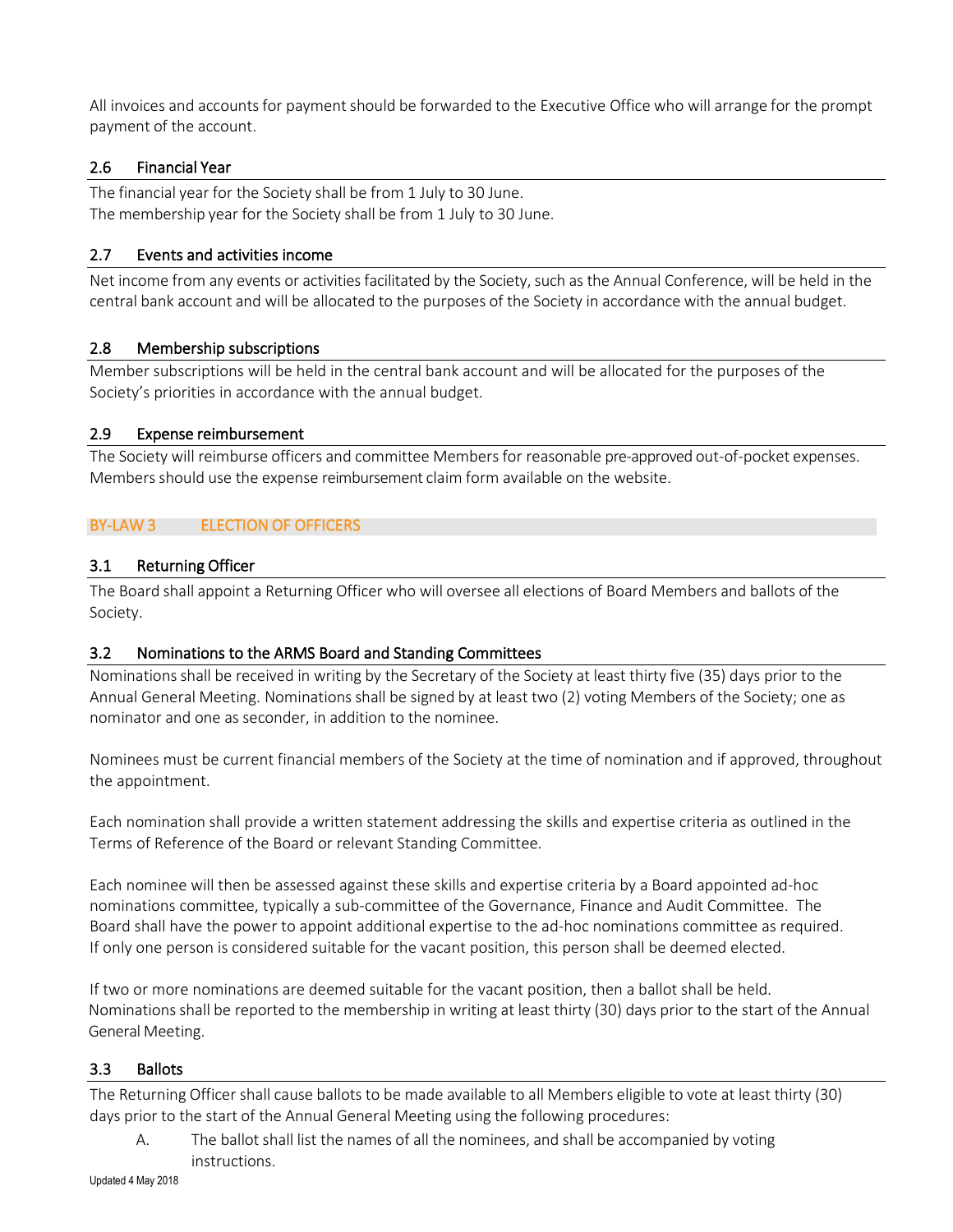- B. All ballots, in order to be valid, must be received by the Returning Officer on or before the tenth (10th) day prior to the date of the Annual General Meeting.
- C. The Returning Officer shall be responsible for the counting of the ballots and the reporting of the election results to the Board.
- D. The President of the Society shall notify all candidates of the results of the election at least five (5) days prior to the Annual General Meeting.
- E. The Members of the Society shall be notified officially of the election results at the Annual General Meeting.
- F. All ballots shall be available for audit by any Society Member for at least thirty (30) days following the close of the Annual General Meeting, after which ballot information may be destroyed.
- G. In the case of tie votes, the selection shall be made by secret ballot of the Board.

If a voting Member nominates for both an Office Bearer position and general membership of the Board and is successful in polling for both positions, he/she takes up the office bearer position and the candidate with the next highest number of votes is elected as a General Member of the Board.

### BY-LAW 4 COMMITTEES

### 4.1 Establishment

The Board has the power to create Standing Committees pursuant to the Constitution. The Board may also from time-to-time create an ad hoc committee (Ad Hoc Committee) in respect of a specific matter.

Under the Constitution and pursuant to this By-Law, the Board may from time-to-time delegate such power and authority as it considers necessary for the effective and efficient operation of the Society to an Ad Hoc Committee or Standing Committee as applicable.

### 4.2 Composition

Standing Committees shall, unless otherwise indicated, be composed of:

- A convenor apart from the Annual Conference Planning Committee, appointed by the Board
- Additional persons appointed by the Board as may be deemed desirable

Ad Hoc Committees shall be composed of such persons required for the specific matter it is created to address, including such persons appointed by the Board as may be deemed desirable by the Board.

The Board may regularly call for expressions of interest from Members who may wish to be considered for appointment to a Standing Committee or an Ad Hoc Committee.

Dedicated secretariat support shall be provided by the ARMS Executive Office for each Standing Committee or Ad-Hoc Committee.

### 4.3 Relationship between Board and Committees

The Board may appoint any Member of the Board or the Executive Office to serve as liaison with any Standing Committee or Ad Hoc Committee.

Each Standing Committee or Ad Hoc Committee must report regularly (at least quarterly) to the Board on its operations and its compliance and achievement of its objectives as set out by the Board or in the Strategic Plan of the Society.

Updated 4 May 2018 Each Standing Committee shall have its own Terms of Reference.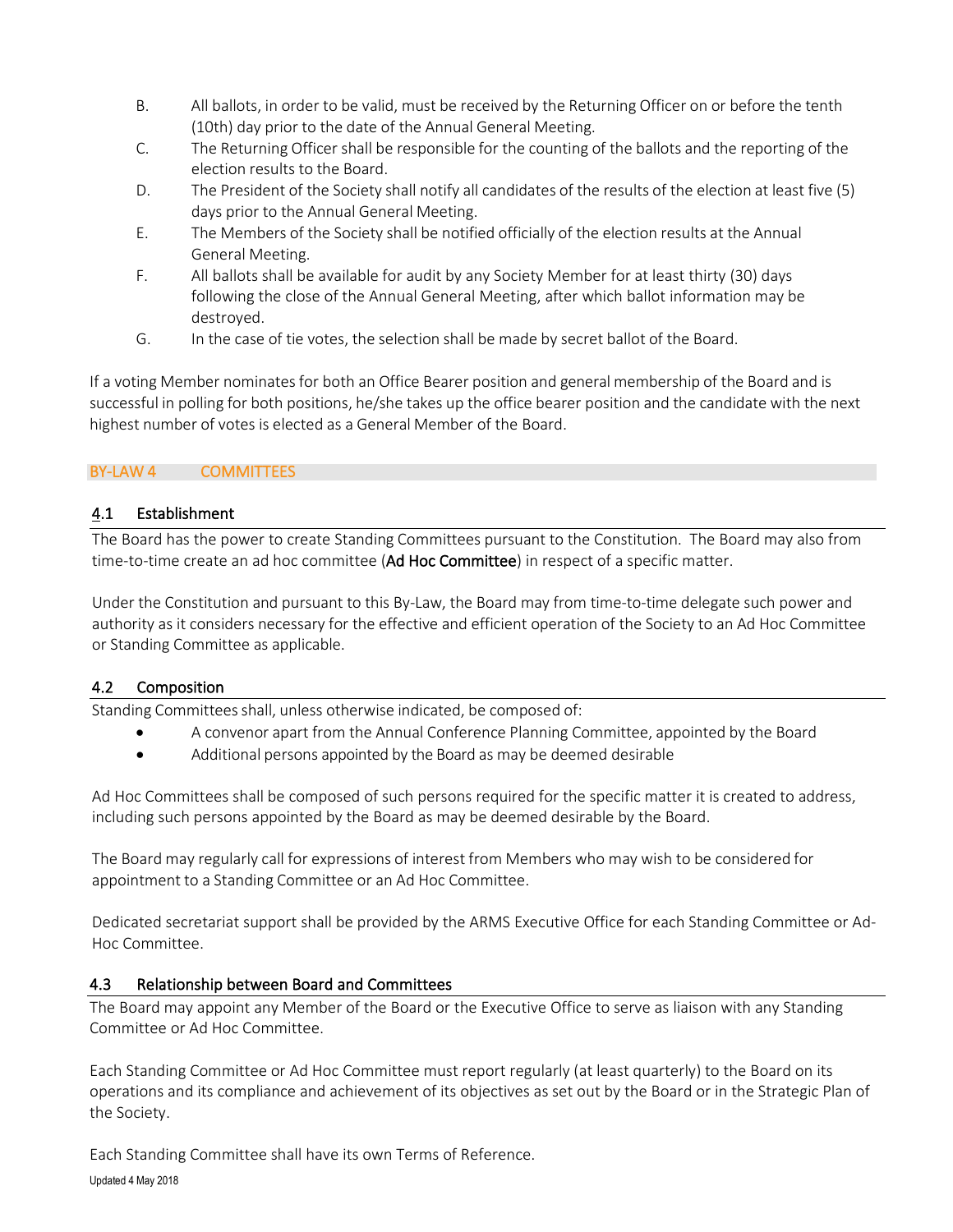#### 4.4 Standing Committees

#### 4.4.1 Education and Professional Development Committee

This committee will oversee the development, promotion, operational management and delivery of the Society's Accreditation Program (Foundation and Professional) and other professional development activities to serve the needs of the members.

#### 4.4.2 Member Services Committee

This committee will be responsible for overseeing and facilitating the development and delivery mechanisms for services to Members of the Society including awards and scholarships that are to be awarded to Members from time-to-time.

This committee shall be a formal channel of communication between the Society and its Chapters.

#### 4.4.3 Governance, Finance and Audit Committee

This committee will ensure that there are robust and effective processes for evaluating the performance of the Board and Board Standing Committees, and to ensure the Board fulfils its legal and functional responsibilities. The committee also supports the Board with maintaining the By-Laws and reviewing or developing other policies as necessary. It shall oversee the rigor and independence of the election processes as well as assist the Board in fulfilling their financial responsibilities by overseeing the development and review of financial reports, assessing systems of internal controls and adequacy of risk management as well as facilitating auditing processes.

#### 4.4.4 Conferences and Major Events Committee

This Committee shall advise on and oversee major events including the annual Society conference, the biennial Australasian Ethics Network (AEN) conference and, when necessary, the International Network of Research Management Societies (INORMS) Congress, as well as any other major events held by or in association with the Society from time to time (e.g. the Australasian Research Training Network events).

#### BY-LAW 5 CHAPTERS

Chapters consist of those Members whose research management and/or research administration activities are in a specific geographical area. The Chapters are the basic unit of the Society, relating Members to the Society's programs and activities.

These regionally-based groupings of Members will be responsible for identifying the interests and needs of local Members and facilitating and arranging appropriate activities, ensuring Members are informed of Society initiatives, providing a means of encouraging cooperation among Chapter Members and the institutions to which they belong, and forming linkages with related organisationsin that region, or with organisationssympathetic to the aims of the Society which would be interested in participating in or sponsoring Society-related activities.

Chapters shall be governed by, and function under the Chapter Committee's Terms of Reference.

Chapters shall liaise directly with the Member Services Committee as required to perform their functions and assist in their dealings with Members. Chapter Committee Convenors shall also be members of the Member Services Committee.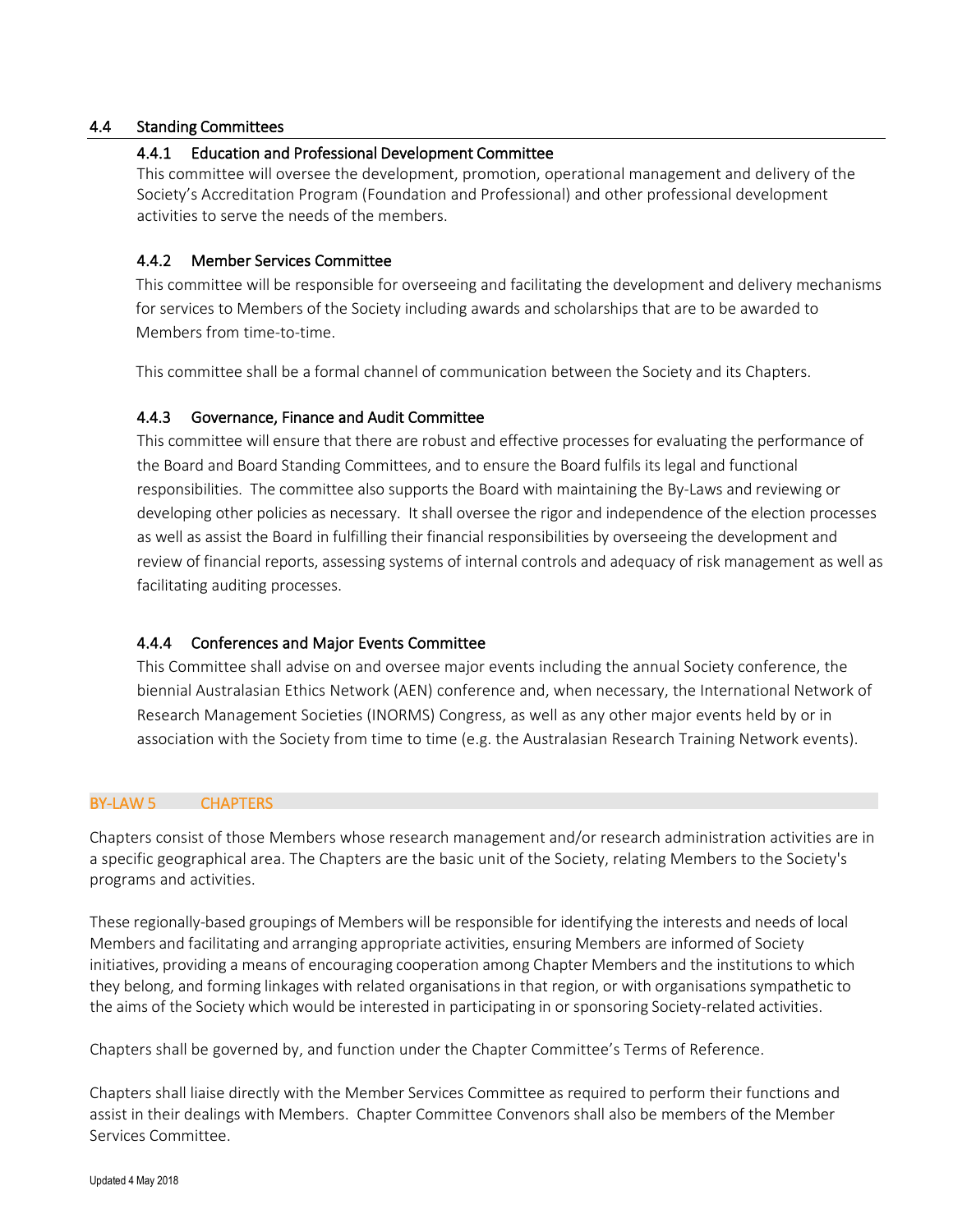From time-to-time, the Board may consider the establishment of new Chapters. The criteria for establishment may include:

- Demonstration that there is sufficient diversity of corporate membership within the proposed region;
- The proposed region aligns with the strategic objectives of the Society;
- A critical mass of members within the proposed region; and
- A diversity of committee members and a program of activity.

Any requests for the establishment of the new Chapters must be made in writing to the Member Services Committee in the first instance and approved by the Board.

Chapters may be dissolved by action of the Board upon being advised that such Chapter does not comply with the Terms of Reference for Chapter Committees, but only after due notice has been served and a hearing afforded.

#### BY-LAW 6 SPECIAL INTEREST GROUPS AND NETWORKS

### 6.1 Special Interest Groups

Special Interest Groups may be formed under the auspices of the Society, upon approval of the Board following receipt of a request in writing by five or more Members. Special Interest Groups enrich the Society's ability to conduct programs for research managers and research administrators from a wide variety of work settings.

Special Interest Groups will be responsible for developing and maintaining a network of Members having a common area of practice or application.

Each Special Interest Group shall have a Convenor and Committee who shall manage the activities and communications, including any web-based discussion facility, of the group.

Special Interest Groups shall be governed by, and function under the By-Laws of the Society, as amended from time-to-time.

Special Interest Groups shall report to the Member Services Committee on a quarterly basis.

From time-to-time the Board, via the Members Services Committee may consider in writing, the establishment of a new Special Interest Group. The request must include the purpose and rationale of the Special Interest Group, the proposed Convenor and a membership engagement strategy.

Any assets of Special interest Groups shall be held in the name and beneficial interest of the Society and no separate bank account or trust fund shall be established, unless approved by the Board for time limited management of conference income and expenditure.

Special Interest Groups may be dissolved by action of the Board upon being advised that such Group does not comply with the By-Laws, but only after due notice has been served and a hearing afforded.

#### 6.2 Networks

Networks are a well-established, high profile groupings of nominated members from outside the ARMS community who share a common interest in a particular practice or application in the profession. Specifically, they provide a forum, professional development, networking opportunities and events such as a conference for their members and characteristically do not have a formal legal structure but operate as a stream of ARMS activity.